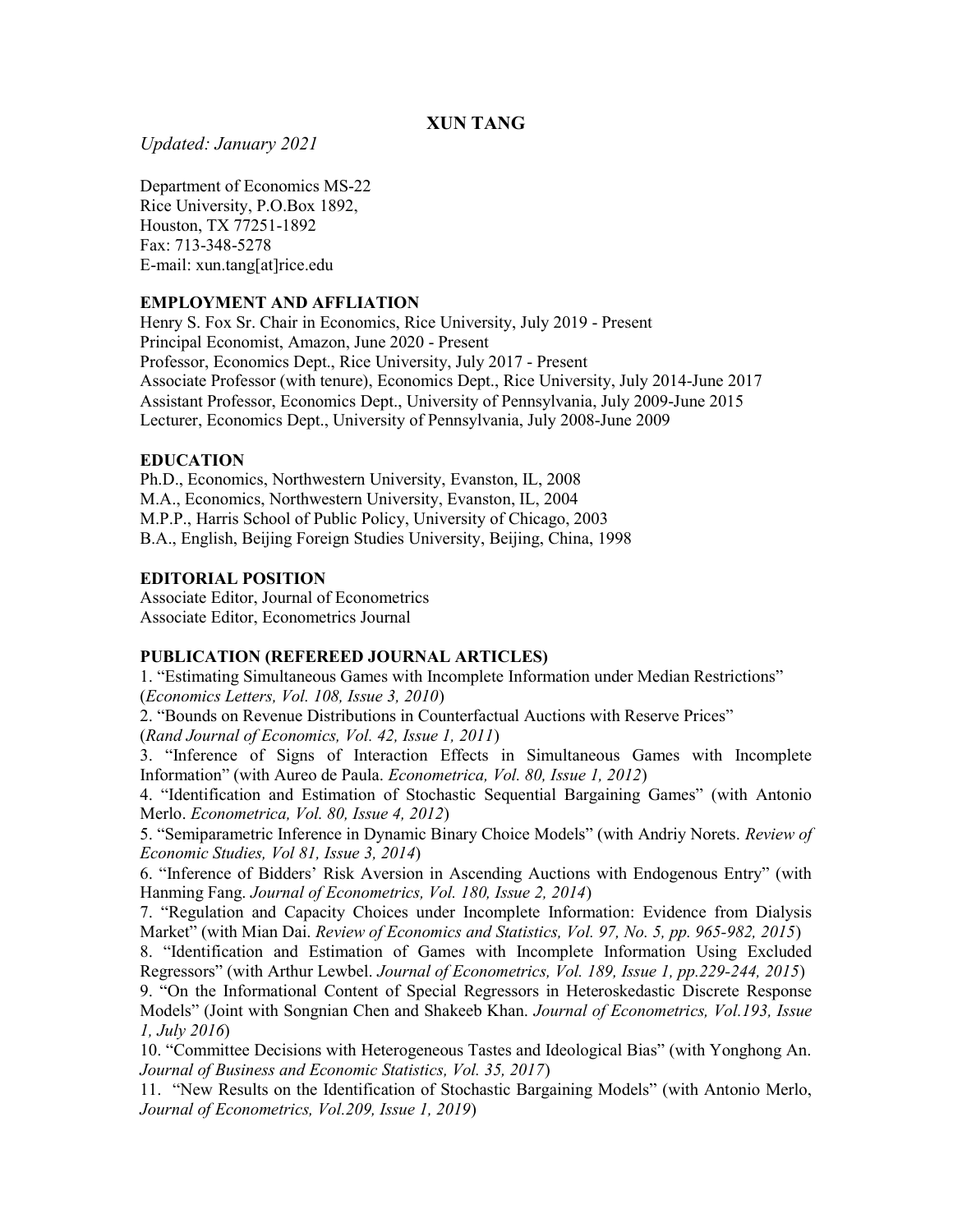12. "Specification and Negotiation in Auctions with Incomplete Contracts'' (with Yonghong An, Rand Journal of Economics, Vol. 50, Issue 1, 2019)

13. "Bargaining with Optimism: A Structural Analysis of Medical Malpractice Lawsuits in Florida'' (with Antonio Merlo, International Economic Review, Vol. 60, No. 3, 2019)

14. "Exclusion Restriction in Dynamic Binary Choice Panel Data Models," (with Shakeeb Khan and Songnian Chen, Econometrica, Vol.87, No.5, 2019)

15. "Role of Quality in Online Service Markets" (with Elena Krasnokutskaya and Kyungchul Song, Journal of Political Economy, Vol.128, No.1, 2020)

16. "Uncovering Heterogeneous Peer Effects in Binary Choices," (with Zhongjian Lin and Ning Yu), Journal of Econometrics, forthcoming in 2021)

17. "Estimating Unobserved Individual Heterogeneity via Pairwise Comparison'' (with Elena Krasnokutskaya and Kyungchul Song, Accepted for publication, Journal of Econometrics)

### COMPLETED WORKING PAPERS

1. "Social Network with Unobserved Links" (with Arthur Lewbel and Xi Qu), revise and resubmit, Journal of Political Economy

2. "Endogeneity in Discrete Bayesian Games: U.S. Cellphone Service Deployment'' (with Zhongjian Lin and Mo Xiao), submitted to Review of Economic Studies

3. "Identification and Estimation of Weakly Separable Models without Monotonicity" (with Songnian Chen and Shakeeb Khan), submitted to Journal of Econometrics

4. "Estimation of Large Network Games with Private Link Information" (with Hulya Eraslan)

5. "Risk and Information in Dispute Resolution: An Empirical Study of Arbitration" (with Yunmi Kong and Bernardo S. Silveira)

6. "Misclassification of Links in Social Networks" (with Arthur Lewbel and Xi Qu)

#### CONFERENCE AND SEMINAR PRESENTATIONS

(2020) University of California (Davis)

- (2019) Brown University, Econometric Society China Meeting (Jinan U), Toulouse, Tsinghua, U Washington, Vanderbilt
- (2018) Northwestern, Stanford, UBC, UC Davis, UC Irvine, UCLA, U Toronto, Vanderbilt
- (2017) Bank of Canada, Indiana University (Bloomington), University College London, Washington University in St. Louis, University of South California, Vanderbilt
- (2016) ASSA 2016 (San Francisco), University College London, London School of Economics, CEMFI (Madrid), Toulouse, CREST (Paris), Vanderbilt, Boston College
- (2015) Emory, ESWC (Montreal), Ohio State, Princeton, Stanford (SITE), Texas Econometrics Camp, Texas A&M, U Wisconsin (Madison), Yale (Cowles Foundation)
- (2014) Penn State, Rochester, Northwestern, UW Milwaukee, NAES Summer Meeting 2014, Brown
- (2013) Cornell, University College London, UCLA, USC, UT Austin, Rutgers, U Penn (Econ), U Montreal, ASSA 2013 (San Diego), NAES Summer Meeting 2013, NYU, Carnegie Mellon
- (2012) Brown, U California (Berkeley), U Penn (Wharton), U Penn (Econ), Stanford (SITE), U Toronto, U British Columbia, U Illinois (Urbana-Champaign), U Connecticut, U Michigan (Ann Arbor), U Virginia
- (2011) Boston College, Columbia, Duke University, ASSA 2011 (Denver, CO), London School of Economics, University College London, NAES Summer Meeting (St. Louis, MO), Northwestern U, Rice U, Texas A&M, U Pittsburgh, International Conference of the Society of Economic Dynamics (Ghent, Belgium)
- (2010) Econometric Society World Congress (Shanghai), National University of Singapore, Northwestern, Princeton, Vanderbilt
- (2009) Drexel, North America Econometric Society Summer Meeting (Boston), Penn State, U